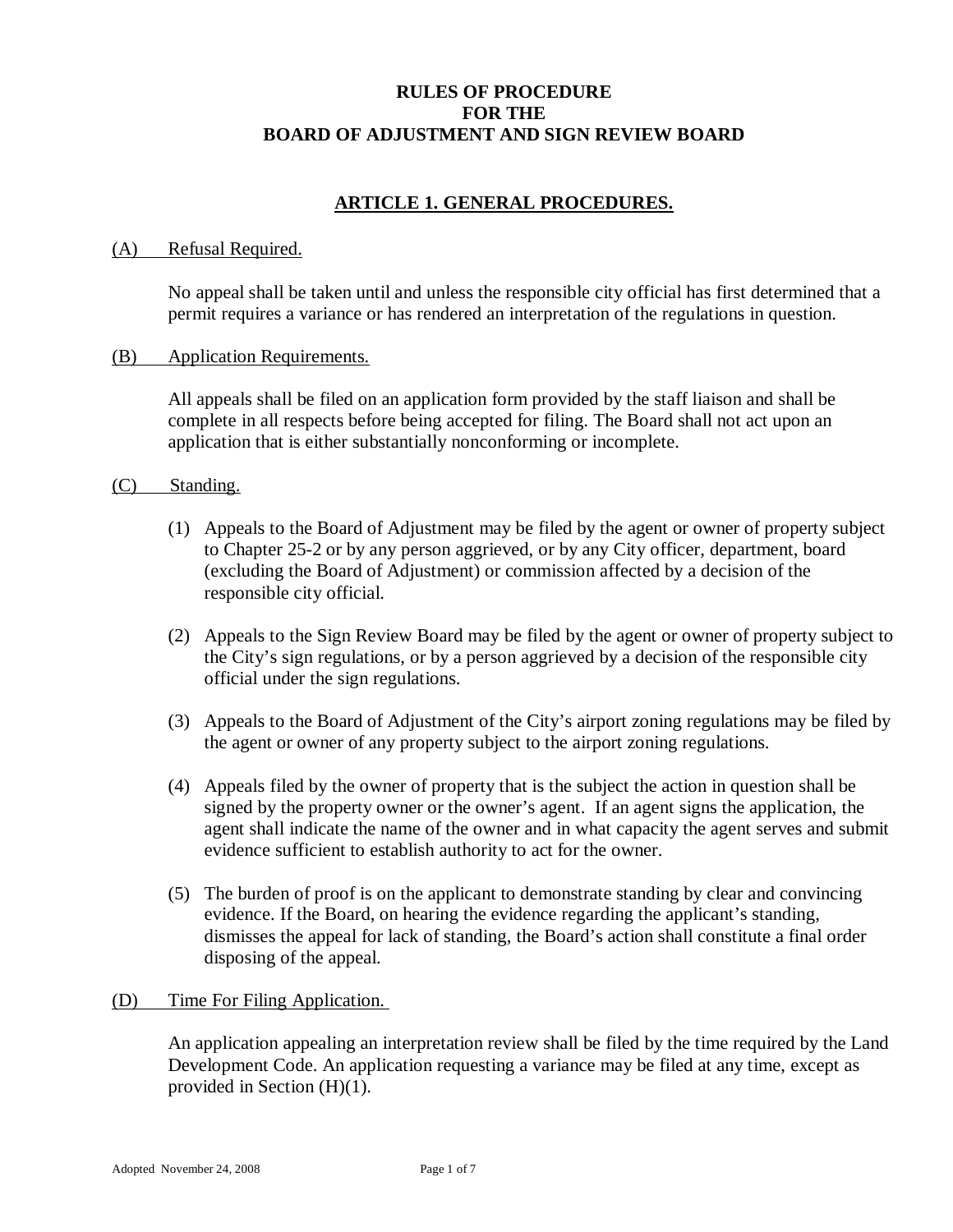### (E) Notice.

- (1) Notice shall be as required by the Land Development Code. The required sign(s) indicating a request for variance, appeal of an interpretation, or another action of the Board must be posted on the subject property no less than ten (10) days prior to and including the public hearing date. If the subject property is adjacent to more than one public street, a sign shall be posted facing each street.
- (2) In accordance with the Land Development Code, the postponement or continuation of a public hearing does not require additional notice if such postponement or continuance is to a specific date and time no later than 60 days from the date of the hearing for which notice was given.
- (3) An applicant's failure to maintain a sign in accordance with this rule may result in a postponement of the consideration of the request at a public hearing until this rule has been complied with.

### (F) Submission of Evidence.

Evidence supporting a request for variance or an appeal shall be submitted only through the staff liaison or to the Board in a public meeting.

### (G) Withdrawal of Appeal.

An applicant may withdraw an appeal by filing written notice with the staff liaison. An applicant granted a variance may withdraw the appeal and the withdrawal shall have the same effect as a denial as of the date of withdrawal. The staff liaison shall announce at the Board meeting the withdrawal of any appeals if the withdrawal is filed after public notice has been made.

### (H) Limitations on Variances and Appeals.

- (1) After denial of a variance, an application for the same or substantially same variance on the same or substantially same site shall not be filed within one year.
- (2) The Board shall not hear appeals concerning notice or procedure requirements of the Land Development Code, or matters in which jurisdiction is vested in another municipal board or commission.

# **ARTICLE 2. SUBSTANTIVE REQUIREMENTS FOR INTERPRETATION APPEALS.**

(A) Basis for Filing.

An appeal for interpretation of the regulations may be filed when error is alleged in an order, requirement, decision, determination, or application by the responsible city official of the substantive requirements of Chapter 25-2.

### (B) Evidentiary Requirements.

An interpretation appeal application shall include: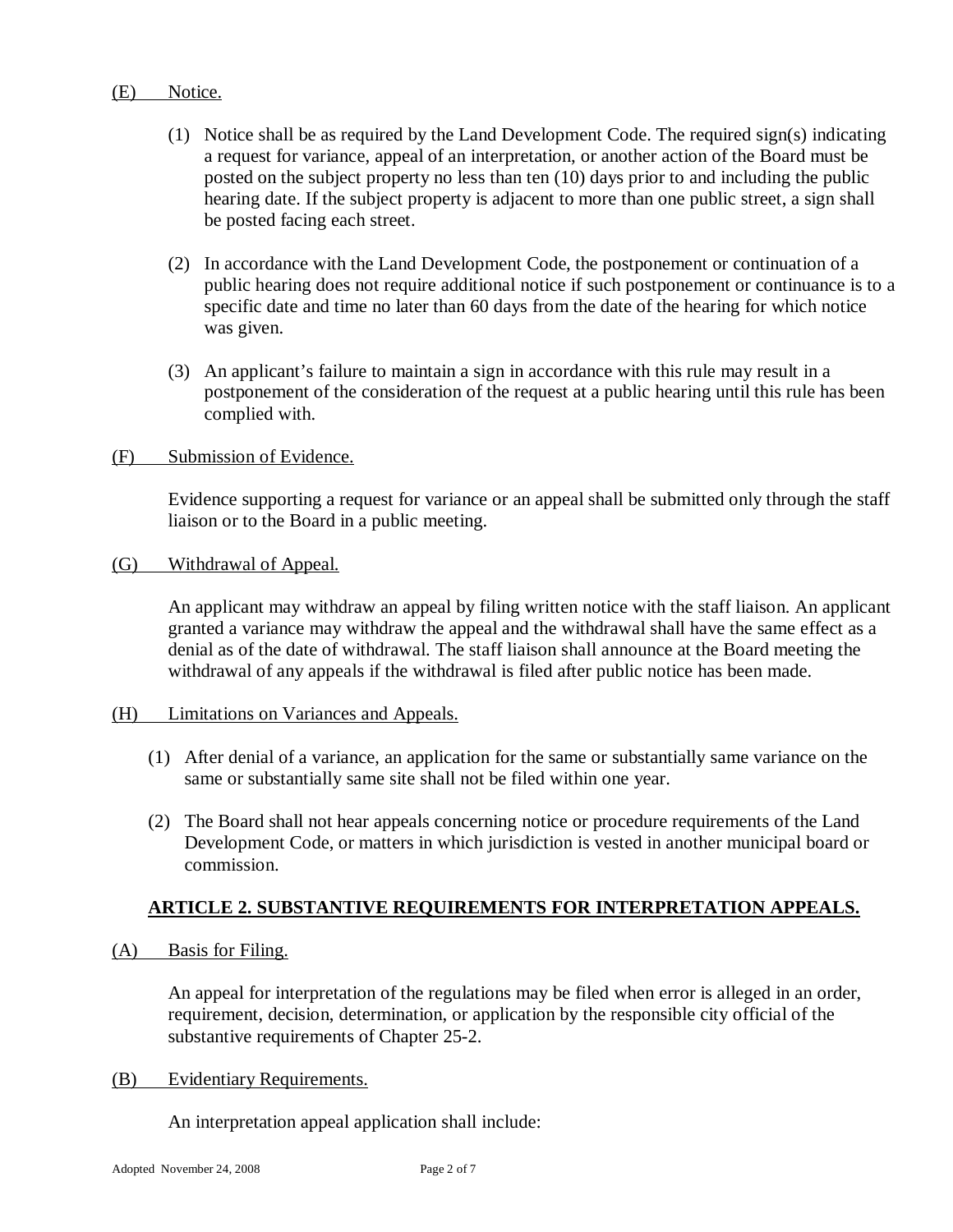- (1) a statement describing the way the applicant alleges the regulations should be interpreted or applied, together with diagrams and charts illustrating the proper interpretation or application of the regulations; and
- (2) the responsible city official's statement of the interpretation or application of the regulations.

### (C) Basis for Decision.

Before deciding an interpretation appeal, the Board shall consider:

- (1) the facts and statements in the application;
- (2) the testimony and other evidence presented at the public hearing;
- (3) the responsible city official's technical report on the appeal; and
- (4) the Board's consideration and evaluation of the language of the regulations and of related ordinances bearing thereon.

### (D) Findings.

The Board shall make such interpretation as ought to be made. The Board may grant an appeal if it makes all of the following findings.

- (1) There is reasonable doubt or difference of interpretation as to the specific intent of the regulations.
- (2) The resulting interpretation will not grant a special privilege to one property inconsistent with other properties or uses similarly situated.
- (3) When use provisions are being appealed, granting the appeal would clearly permit a use in character with the uses enumerated for the various districts and with the objective of the district in question.

### **ARTICLE 3. SUBSTANTIVE REQUIREMENTS FOR VARIANCES.**

### (A)Information Required.

- (1) An application for a variance shall contain information addressing each of the factual elements upon which the Board must base the required findings.
- (2) When an appeal is submitted for variance from setback, side or rear yard requirements, the applicant shall provide the same information for properties adjoining the common lot line as may be applicable to the appealed requirements.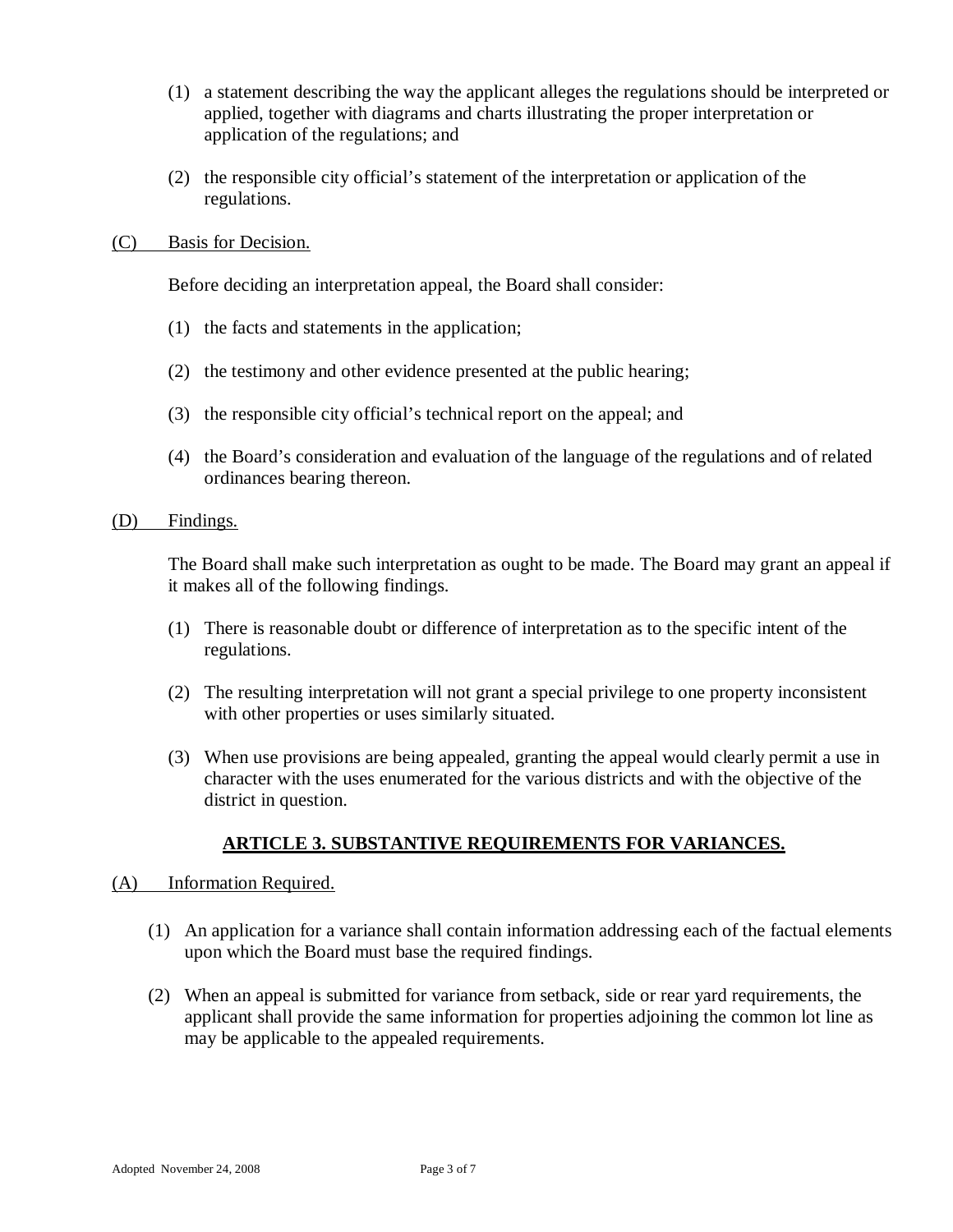# (B) Findings for General Zoning Variances.

# (1) Basic Findings.

The Board may grant a variance if it makes all of the following findings.

- (a) The zoning regulations applicable to the property do not allow for a reasonable use.
- (b) The hardship for which the variance is requested is unique to the property and not general to the area in which the property is located.
- (c) The variance will not alter the character of the area adjacent to the property, will not impair the use of adjacent conforming property, and will not impair the purpose of regulations to the zoning district in which the property is located.

# (2) Additional Findings for Parking Variances.

If the requested variance involves a regulation addressing loading facility or off-street parking requirements, the Board must make all of the following findings in addition to the basic findings.

- (a) Neither present nor anticipated future traffic volumes generated by the use of the site or the uses of sites in the vicinity reasonably require strict or literal interpretation and enforcement of the specified regulation.
- (b) Granting the variance will not result in the parking or loading of vehicles on public streets in a manner that interferes with the free flow of traffic on the streets.
- (c) Granting the variance will not create a safety hazard or any other condition inconsistent with the objective of the regulations.
- (3) A variance granted under Subsection (2) applies only to the use for which the variance was granted and does not run with the land on which the use is located.

### (C) Findings For Sign Variances by Sign Review Board.

The Sign Review Board may grant a variance from the sign regulations of Chapter 25-10 if it finds that granting the variance does not provide the applicant with a special privilege not enjoyed by others similarly situated or potentially similarly situated; and

- (1) the variance is necessary because strict enforcement of the provisions of the sign regulations prohibit any reasonable opportunity to provide adequate signs on the site, considering the unique features of a site, such as its dimensions, landscaping or topography; or
- (2) granting the variance will not have a substantially adverse impact upon neighboring properties; or
- (3) granting the variance will not substantially conflict with the stated purposes of the sign regulations.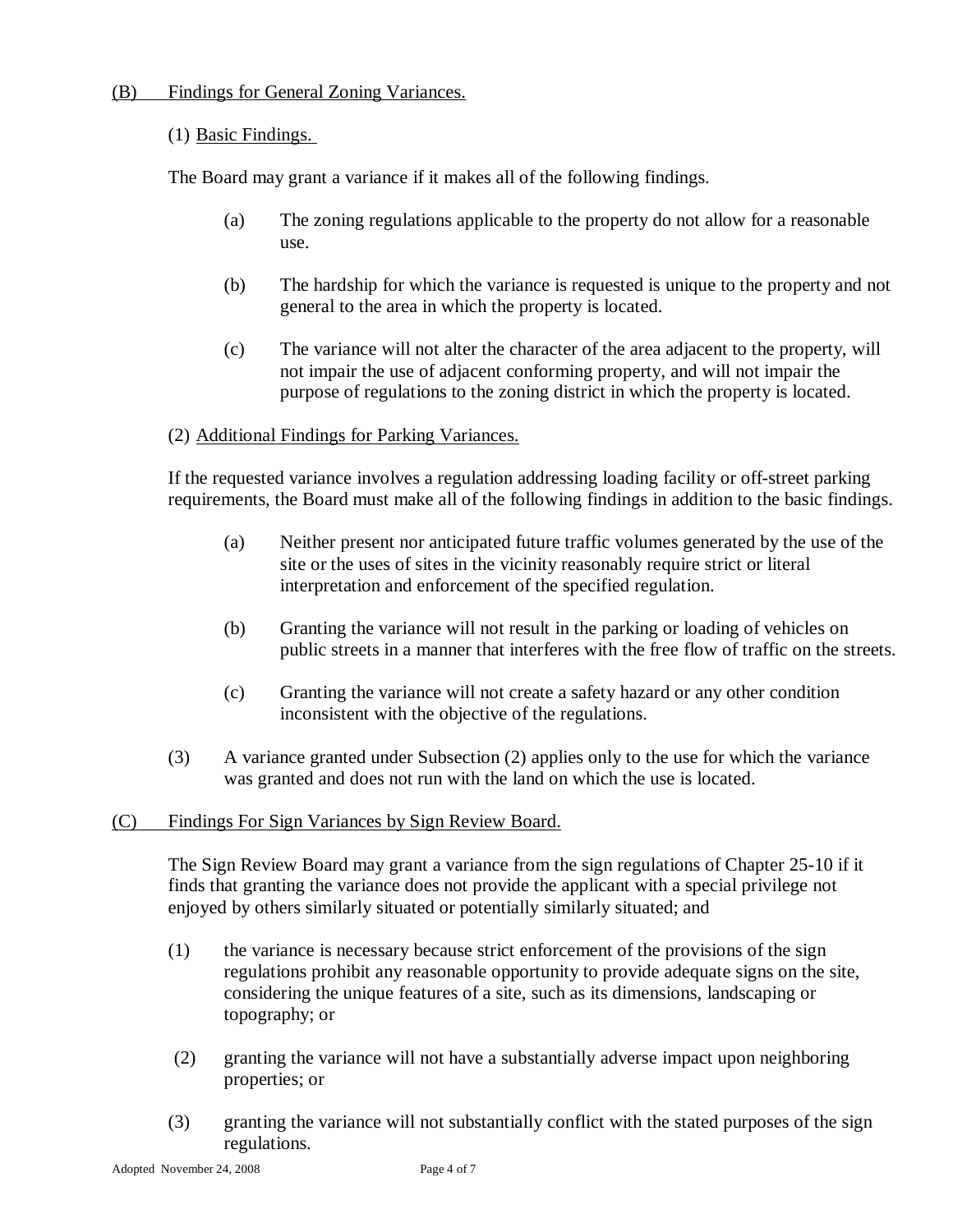### (D) Findings for Airport Zoning Variances.

The Board shall allow a variance from an airport zoning regulation if it finds that:

- (1) a literal application or enforcement of the regulation would result in practical difficulty or unnecessary hardship; and
- (2) the granting of the relief would:
	- (a) result in substantial justice being done;
	- (b) not be contrary to the public interest; and
	- (c) be in accordance with the spirit of the regulation and Chapter 241, Local Government Code.

### (E) Conditions on Variances.

The Board may impose any reasonable condition on any variance that it considers necessary to accomplish the purposes of the applicable regulations and state law.

# **ARTICLE 4. HEARINGS AND DECISIONS**

(A) Applicant.

The applicant may appear in person or be represented by counsel or an agent.

### (B) Order of Business.

- (1) When matters are scheduled to be heard by the Sign Review Board and the Board of Adjustment at the same time, the Sign Review Board matters will be heard prior to the Board of Adjustment matters.
- (2) After the chair calls the meeting to order, the staff liaison shall call each matter in the order filed and shall announce the case number, the name of the applicant, and the location of the property. The staff liaison shall describe the nature of the case and advise the Board of any communications received. The chair shall administer an oath to all persons providing testimony or other evidence.

### (C) Procedure for Hearing.

- (1) The chair shall call the applicant, who shall first address standing to appear before the Board by establishing status as:
	- (a) the agent or owner for the subject property; or
	- (b) an interested party under the notice provisions of the Land Development Code.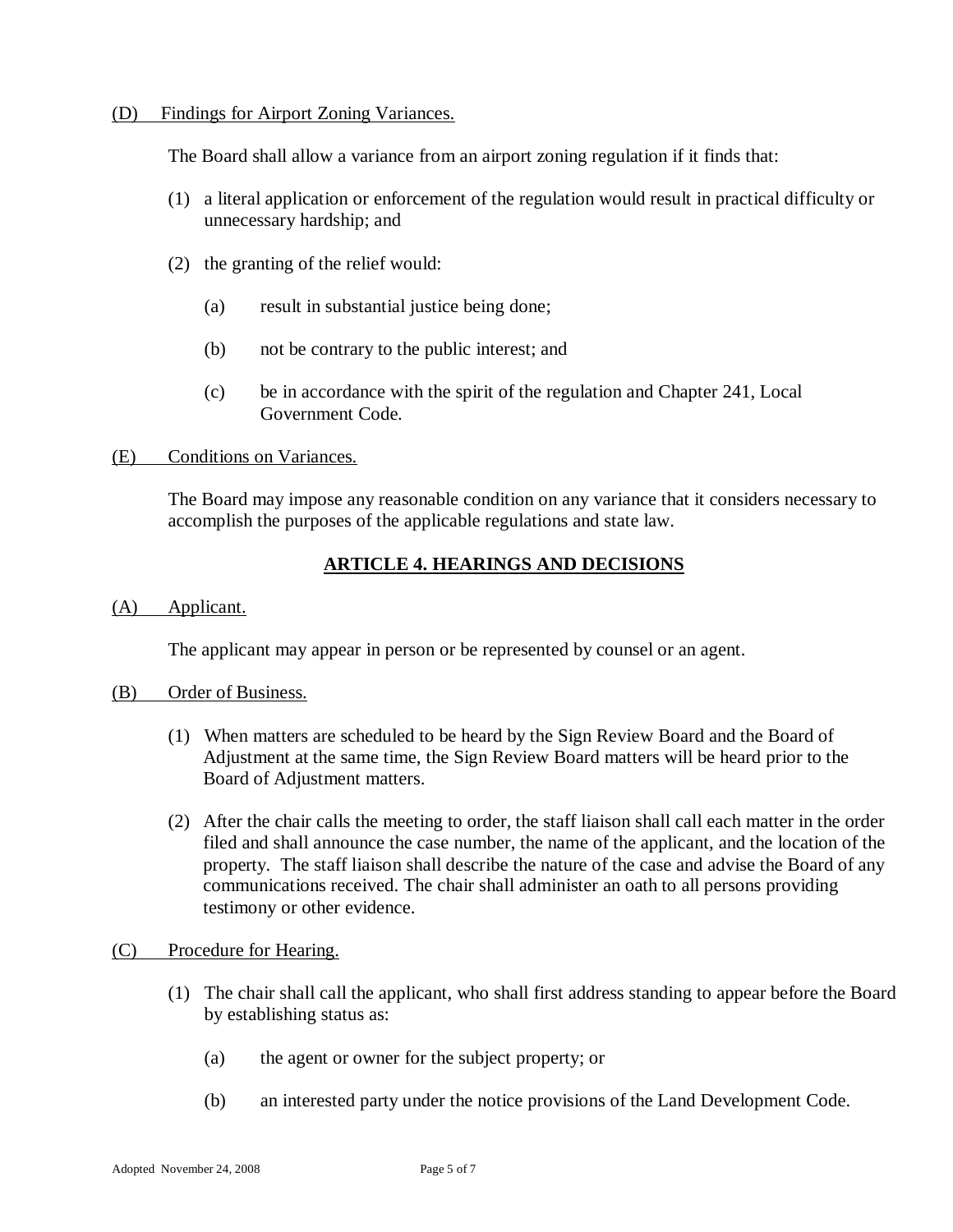- (2) The applicant shall then present arguments. The chair shall then inquire if there are others affected who support the appeal, who may then speak, within the remaining time allotted.
- (3) The chair shall call next those opposed to the applicant's request to present arguments. The chair shall then call the applicant to rebut arguments presented by opposition. Following rebuttal, the chair shall order the hearing closed.
- (4) Each side shall proceed without interruption by the other and all arguments and pleadings shall be addressed to the Board. No argument between applicant and opponents is permitted. the chair may allow limited cross-examination between applicant and opponents.
- (5) The Board may continue a hearing on any matter for which the applicant fails to appear, unless the applicant has requested that the Board act without the applicant's being present.
- (6) The Board may dismiss any matter in which the applicant has failed to appear without cause for two meetings at which the appeal was set, provided the Board shall hear those persons appearing in response to the notice of hearing.
- (7) Time Limits for Presentations.
	- (a) Variances.

Presentations on behalf of an application for a variance shall be limited to a total of five minutes. Presentations on behalf of opponents shall be limited to a total of five minutes. The applicant shall have a total of two minutes to rebut the arguments of the opponents.

(b) Interpretations.

Presentations on behalf of an application for interpretation shall be limited to a total of ten minutes. Presentations on behalf of opponents shall be limited to a total of ten minutes. The applicant shall have a total of four minutes to rebut the arguments of the opponents.

(c) Increase of Time Limits.

By majority vote of the Board or ruling of the chair, time limits may be equitably extended. After the public hearing is closed, no further public comment shall be accepted unless requested by the Chair.

(D) Board Deliberation.

After closing the public hearing, the chair shall direct any question to the applicant or any person speaking to bring out all relevant facts, circumstances and conditions affecting the matter and then call for questions from other Board members or the responsible city official. During its deliberation, the Board may call on any party to the proceeding for further questioning.

(E) Disposition.

The Board may grant, modify, or deny an appeal or request. The Board may defer action on an appeal if it concludes that additional evidence is needed, alternate solutions need further